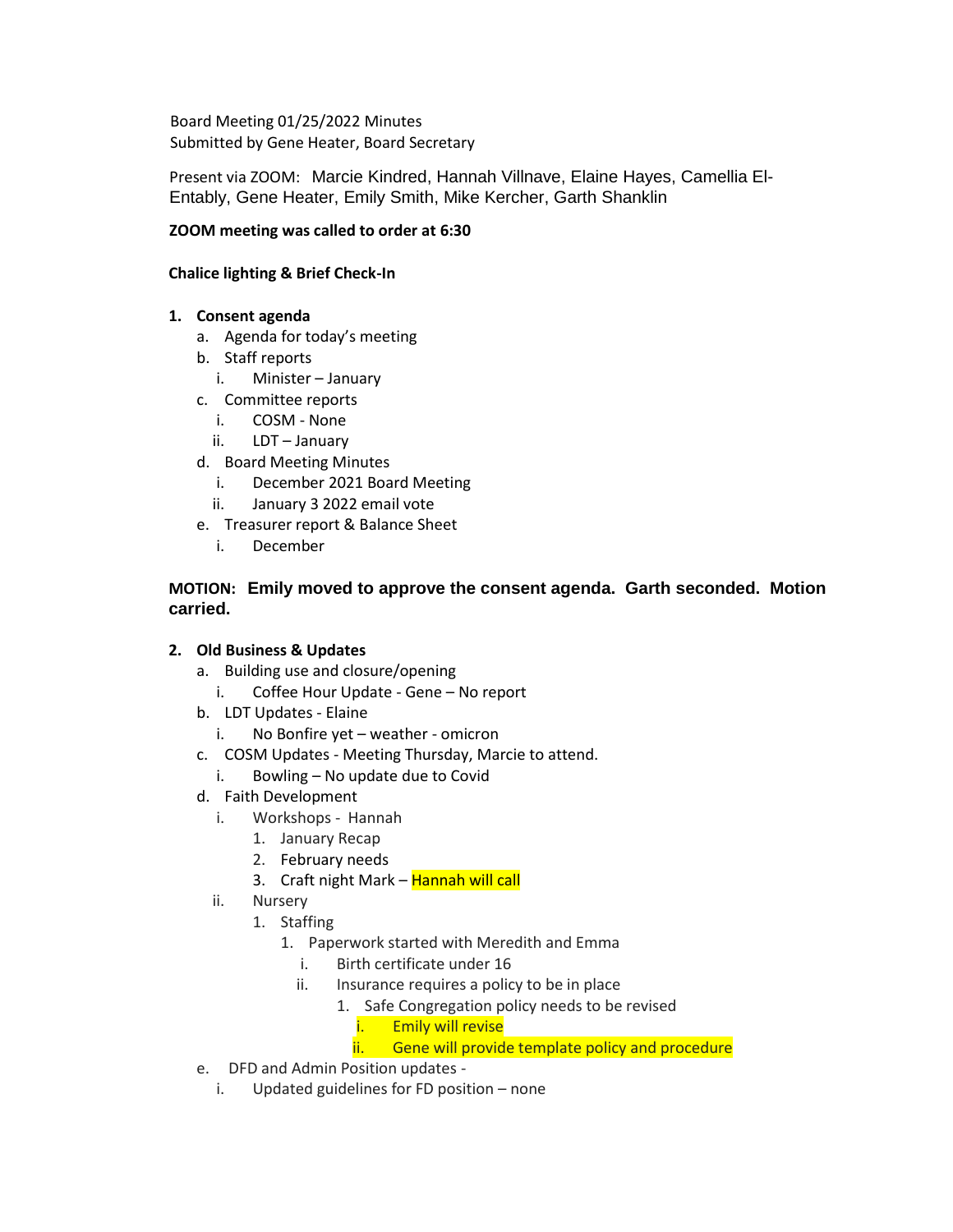**MOTION: Camellia moved to approve a position with a total of 35 hours with a focus on Admin, Volunteer Coordination and Technical Support. Emily seconded. Motion carried.**

## **Camellia will notify C&B.**

- ii. Admin Position
	- 1. Coverage after Tamra leaves
	- 2. Discussion C&B Camellia
- f. Finance
	- i. Financial review Almost done
- g. Living Generously
	- i. Letter update Emily
		- 1. Rough draft complete **Emily will forward to Hannah and Marcie for** comments.
		- 2. Mail out last week of February or early March returned by March 20
		- 3. Sermon on the amount will be March 6.
		- 4. Camellia will do the form.
	- ii. Service Auction
		- 1. Abbey is still interested!
		- 2. Will need more help .
			- i. Emily Smith
			- ii. Marcie Linde
		- 3. Joe Corrigan will not help
		- 4. Date change June
- h. Ministerial Search
	- ii. Going well no new web site
- i. Church Management Software ICON CMO migration
	- ii. Joey, Andrea, and Gene are the implementation team
	- iii. Finished evaluation on trial database
	- iv. Ready to implement live database
		- 1. Chart of accounts
		- 2. Members and household
	- v. Data will be re-entered
- j. UUCC Live Streaming
	- ii. Nursery Speaker & Monitor Mike
	- iii. YouTube channel vs. Zoom better quality

## 3. **New Business**

- a. Member At Large Board Member
	- i. Randy Basden

# **MOTION: Camellia moved to appoint Randy Basden to complete the year as an at large board member. Gene seconded. Motion carried.**

**Gene will notify Tamra to add Randy to the Board email list, provide email to Marcie for welcome letter, and notify Randy that the Board approved his appointment.**